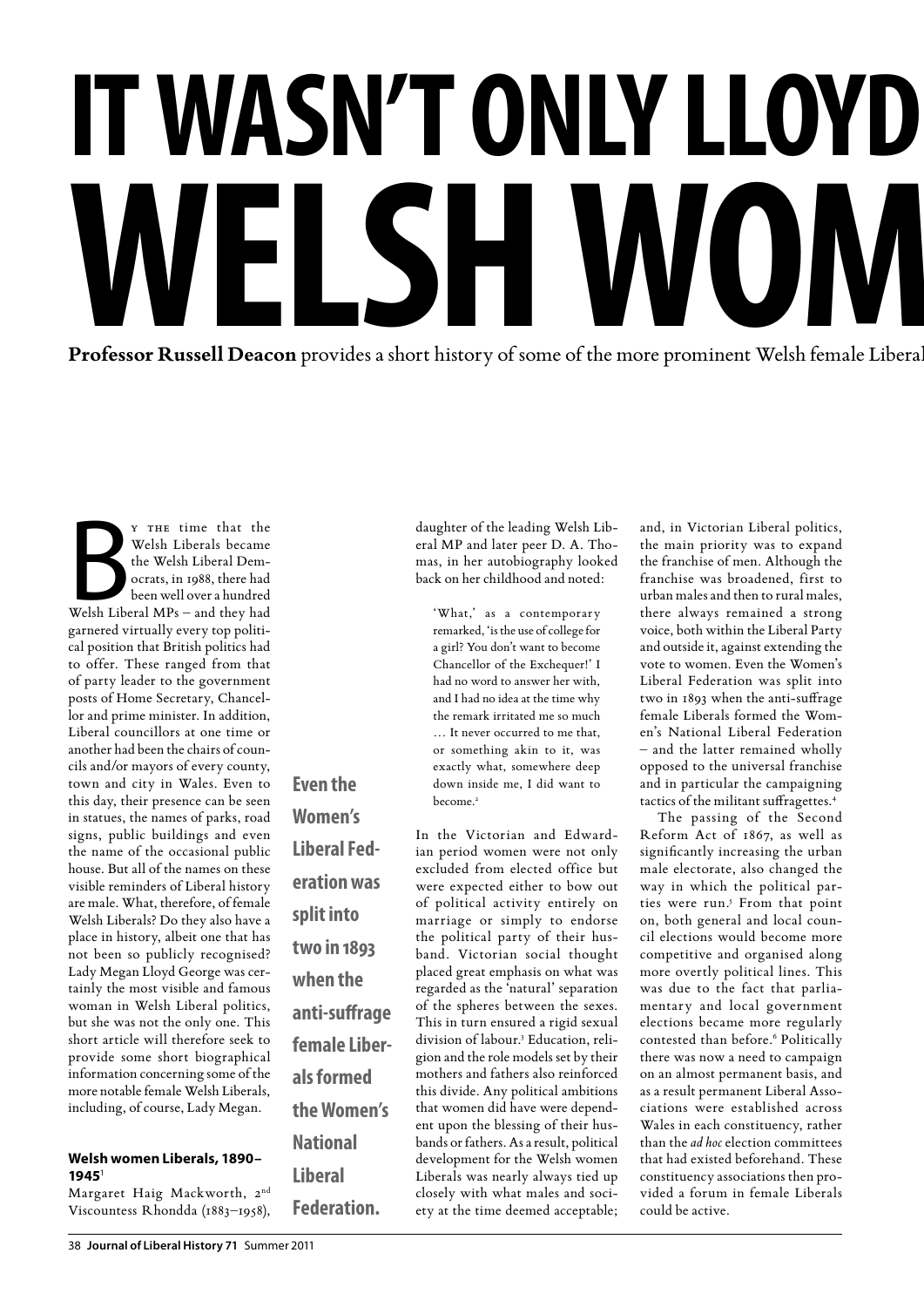## **GEORGE'S DAUGHTERS** politicians (1890–1988) **sh women liberals**

The majority of local associations were affiliated to the Women's Liberal Federation (WLF) and the Welsh Union of Women's Liberal Associations (WUWLA) or local branches of the Liberal Social Councils which brought both men and women together for social events. At the regional level, the South Wales and North Wales Liberal Federations also had female sections. By the mid-1890s the WUWLA comprised some 9,000 members from fifty-seven constituency associations.7 From 1891 they held an annual conference in Wales where they pursued their own political agenda, which did not always coincide with that of the wider party. As well as wishing to extend the franchise to women they were particularly keen on furthering employment rights for women. To this end, they campaigned that both no 'limitations should be placed on the hours and conditions of labour of women' which was not 'also imposed on men' and that female rather than male inspectors be employed to protect the welfare of women in factories and other workplaces.<sup>8</sup>

In 1892, Mrs Nora Phillips, as president of the WUWLA, became the first Welsh female Liberal politician to come to public prominence. She was the first wife of Sir Wynford Phillips, who was MP initially for Mid-Lanarkshire (1888–92) and later for Pembrokeshire (1898–1908). Amongst her many achievements,

Nora Phillips was a founder of the Women's Institute, Pembrokeshire president of the Welsh Industry Association and Lady President of the 1913 National Eisteddfod. Although she was English by birth, she later developed a great fondness for Welsh folk law and became an accomplished public speaker and gave recitals of music and poetry across Wales.<sup>9</sup> Phillips contributed a regular column on women's interests in the Liberal *Young Wales* magazine. So prominent was Phillips in both Welsh and British Liberal Party business and campaigns that she would undoubtedly have been a Liberal MP in her own right if she had had the opportunity.

The prominence that Englishborn women, such as Phillips, held in promoting the suffrage movement in Wales meant that Welsh opponents of suffrage claimed that the movement was nothing more than an 'alien English imposition'. This argument was rebuffed, however, by the fact that there were also plenty of Evanses, Davieses and Thomases on the list of the suffragettes' supporters.<sup>10</sup> The most prominent of the Liberal Welsh names were Sybil and Margaret Haig Thomas. Sybil was wife of 'D. A.' Thomas – the Merthyr Tydfil, and later Cardiff, Liberal MP and South Wales rival to David Lloyd George. Sybil, a passionate Conservative before her marriage to 'D. A.' in 1882, had now become an advocate of the Liberal

**As well as wishing to extend the franchise to women they were particularly keen on furthering employment rights for** 

**women.** 

cause.11 After Thomas was ennobled as Viscount Rhondda in 1910, Sybil became the first Viscountess Rhondda. As well as her suffrage activities, she also later took on prominent roles as chairwoman of the wartime government's Women's Advisory Committee and of the National Savings Committee.

Their only daughter Margaret also followed in the family's political footsteps and was a keen Liberal until her marriage to her Conservative husband, Humphrey Mackworth, in 1908. Social convention at the time meant that she had to resign from the Liberals and support the Conservatives; however she didn't support their cause for long, instead taking up the cause of female suffrage in the Women's Social and Political Union (WSPU). Membership of the WSPU prohibited membership of political parties until after universal suffrage was gained for women. Margaret therefore threw herself into the heart of the protest movement, not only taking part in protest marches, but also jumping onto the running board of Liberal Prime Minister Herbert Asquith's car in St Andrews and setting fire to pillar boxes. These activities resulted in her serving a period of time in Usk prison. None of this campaigning, however, prevented Margaret, a successful women in her own right, from becoming a politician. Upon the death of her father in 1918 she was allowed by the King (through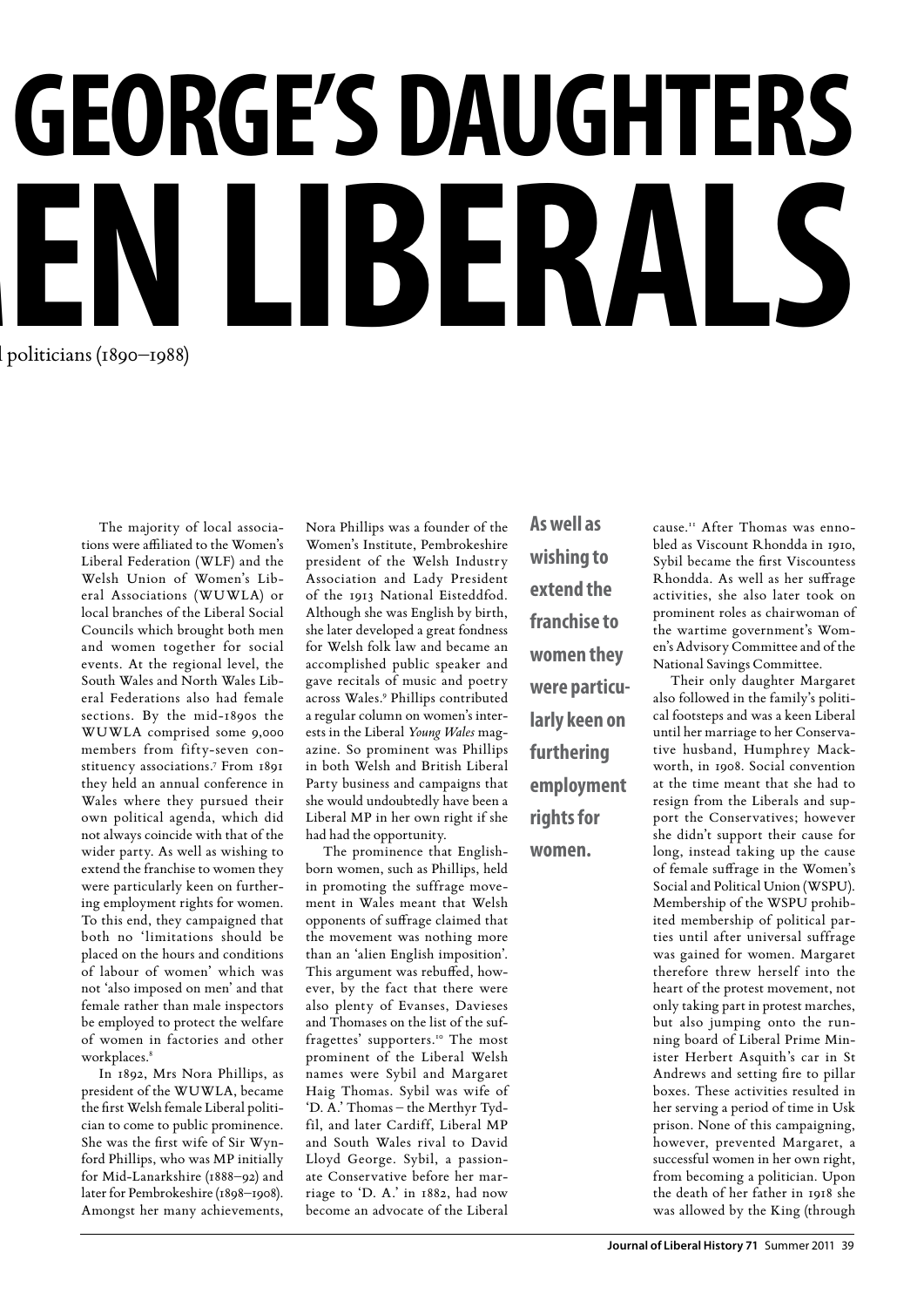#### **welsh women liberals**

a Special Remainder) to become a peeress in her own right – Baroness Rhondda of Llanwern. Margaret was now one of the few peeresses for whom the title could pass down through the female line, although in the event she had no children, so the title ended with her.

By the time of her ennoblement, Margaret had already taken over the directorships of some thirty of her father's companies, as a result of his joining the wartime government as food controller. She now became an even more prominent figure and role model in the advancement of women's political and employment rights. In 1922 she led an unsuccessful campaign to allow women to sit in the House of Lords; they would not be allowed to sit there until 1958, the year of her death. In this campaign she was backed by many leading suffragettes including Millicent Garrett Fawcett, the former Liberal, and now Labour-supporting, women's rights campaigner. Had she succeeded, Baroness Rhondda would have joined Viscountess St Davids, the second wife of the now ennobled Sir Wynford Phillips, and also a peeress in her own right, as two of the first Welsh women to sit in the House of Lords.12 However, although she was never to sit in the House of Lords, Margaret did become the first female president of the Institute of Directors in 1926, and in 1922 established and from then on edited the influential weekly paper *Time and Tide*. 13

In the period before Viscountesses Rhondda and St Davids became prominent on the British political scene, the WUWLA was the key to expanding women's political activity. They held regular constituency meetings and weekend schools, where they were addressed by MPs and other notable figures. Beyond the WUWLA there was widespread support for women's rights throughout the wider Welsh Liberal Party – particularly around election times when the absence of female candidates and voters was at its most apparent.<sup>14</sup> On 18 April 1895, for instance, a National Convention of Wales (of all Welsh Liberals) was held in Aberystwyth under the president of the North Wales Federation, Thomas Gee. It committed the party in Wales to campaigning for equal rights for women within the Liberal Federation.15 It was not, however, able to

help women get elected to the Westminster parliament because women would not be able to stand as candidates until 1018.

Despite being barred from election to parliament, Welsh female Liberals still played an active role in politics. Outside the WLF and WUWLA, there were women serving on the committees of constituency parties; in local government most education committees had female members co-opted onto them; and at the same time, Liberal lady mayoresses, wives of the mayors, always had a prominent role in public affairs. In addition, the constituency Women's Liberal groups acted as an important campaigning force. Just a few weeks after the 1904 council elections in Cardiff, for instance, Mrs Eva McLaren, the Women's Liberal Association chairwoman, reminded their new parliamentary candidate, Ivor Guest, that women members had played a 'vital role in canvassing and educating the ignorant voter of the correct choice, we are fighting for a Liberal majority'.<sup>16</sup> Although Guest – a former Conservative MP and cousin of Winston Churchill – acknowledged the role that women had played, outside elections he had little time for supporting women in their campaign for a franchise; indeed, in time he would prove to be a political enemy of McLaren's. He went on to lead the Women's National Anti-Suffrage League, as its honorary treasurer. Despite the personal views of Guest and some other Liberals, all candidates still held separate election meetings for women Liberal members where the candidates were endorsed by women from their local Liberal associations. No candidate seeking selection could avoid this, indicating that, although women still could not vote, their political presence was nevertheless significant.

The new Liberal government of Campbell-Bannerman started on the road to full female suffrage. The Qualification of Women Act, passed in 1907, allowed women to be elected onto Welsh borough and county councils for the first time. Women could now stand anywhere for Welsh local government. As soon as the Act was passed, local Liberals in Brecon petitioned for a well-known and active Liberal, Gwenllian Morgan, to stand for election. She was duly

**The campaign for universal suffrage, which dominated female Liberal policy at the start of the twentieth century, was also supported by Margaret Lloyd George.**

elected, becoming the first female Welsh councillor and, in 1912, the first female Welsh mayor, of Brecon<sup>17</sup>. These were two notable firsts: despite this promising start, however, Welsh female Liberals would make slow progress in gaining elected council office, and until the 1990s they would only ever appear in ones or twos on most Welsh councils.

The campaign for universal suffrage, which dominated female Liberal policy at the start of the twentieth century, was also supported by Margaret Lloyd George. Dame Margaret, the supportive wife of David Lloyd George, ran the households at both 11 and 10 Downing Street with a distinct Welsh overtone: many of the staff employed there were from Wales and Welsh speaking. As well as supporting her wider political family, Dame Margaret also actively supported the Liberal cause in North Wales until her death in January 1941. On 28 April 1911, many of Margaret's North Wales female Welsh Liberals visited Lloyd George to press him to vote in the second reading of Sir G. Kemp's bill on women's suffrage, which he duly committed himself to doing.<sup>18</sup>

Despite Lloyd George's support for suffrage, the Women's Social and Political Union (WSPU) directed its members to disrupt public meetings of all Cabinet members, and therefore in Wales action was taken against both Lloyd George and the South Wales Liberal MP and Home Secretary, Reginald McKenna.19 In 1912, for instance, suffragette disturbances directed against Lloyd George at his opening of the Llanystumdwy village institute caused the national press to focus its attention on North Wales; they also did the same when Lloyd George attended the Wrexham Eisteddfod in September 1912.<sup>20</sup> McKenna, as Home Secretary, was directly involved in dealing with the hunger strikes of women suffragettes in prison and introduced the so-called 'Cat and Mouse Act'. This allowed female prisoners out of prison when they were close to starvation and brought them back in again once they had recovered. One of the mice let go by McKenna was the 2nd Viscountess Rhondda, who went on hunger strike while imprisoned at Usk Prison for a month for refusing to pay a fine imposed for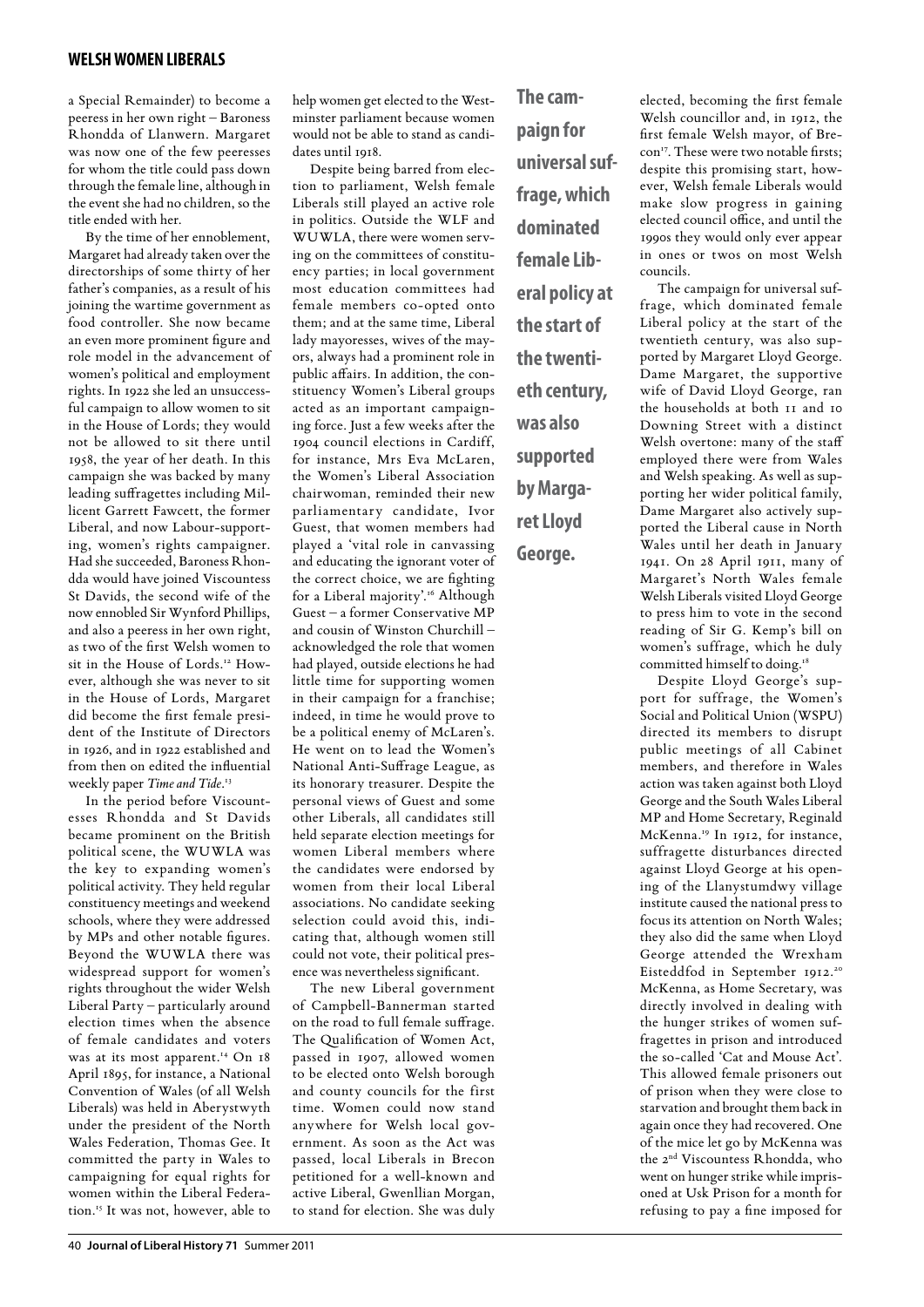attempting to blow up Cardiff post boxes. She was released after five days but did not go back to prison because her fine was then paid.

During this period of political turmoil for women, two of Wales's most famous Liberal philanthropists, Gwendoline and Margaret Davies, were following a more sedate path. They started to develop the arts, music, education and various Liberal causes throughout Wales. The sisters' brother was the Montgomeryshire Liberal MP, David Davies. They had benefited from a multi-million-pound inheritance from their grandfather, the Liberal MP railway and coal pioneer David Davies senior. From the 1900s onwards both sisters collected mainly Impressionist paintings and made various gifts and bequests that would later form the main picture collection of the National Museum of Wales.21 Importantly for Welsh Liberalism, they also supported it and its many causes.

On 21 November 1918, the Parliament (Qualification of Women) Act came into law and allowed women to sit in parliament as elected MPs. Much of the resistance to female suffrage had been reduced by the prominent role women had played in winning World War I. Acknowledging their wartime role, Lloyd George declared at Westminster in 1917 that the lack of a female franchise 'is an outrage, it is ungrateful, unjust, inequitable ...'.<sup>22</sup> He was therefore able to ensure that, as prime minister, he finally enacted the legislation that enabled women to vote, albeit it initially only at the age of thirty, until it was equalised with men at the age of twenty-one a decade later. The year after the 1918 act, the Sex Disqualification (Removal) Act 1919 also allowed women to sit on juries and be justices of the peace.

Over the following decades, Welsh female Liberals would start to trickle into politics. Most prominent Welsh Liberal women were prevented from seeking seats in Wales by the overwhelmingly patriarchal nature of Welsh constituencies and the legacy of Victorian and Edwardian social values, and as a result they had to seek easier avenues via English seats. Leading lights such as Dr Betty Morgan, a prominent Welsh Liberal and close friend of Ramsay Muir,<sup>23</sup> for instance, unsuccessfully fought a

**Most prominent Welsh Liberal women were prevented from seeking seats in Wales by the overwhelmingly patriarchal nature of Welsh constituencies and the legacy of Victorian and Edwardian social values, and as a result they had to seek easier avenues** 

**via English** 

**seats.**

seat in Sunderland in the 1929 election.24 Similarly, Winifred Coombe Tennant, the leading South Wales Liberal and art collector fought but failed to win the Forest of Dean seat in 1922. Disappointingly, despite the Welsh Liberal Federation supporting votes for all women in their conference address of 1921, they did nothing of a practical nature to ensure that any women from its own party were either selected or elected in Wales.<sup>25</sup>

Despite the fact that Wales was quite clearly a patriarchal society in terms of its politics, the Welsh Liberal Women's Organisation, until it disbanded in 1988, still continued to operate and push forward the female political agenda. In the immediate post-war period, Megan Lloyd George was the president of the North Wales Liberal Women's Federation which continued to attract support from leading male and female Welsh Liberals. Rosa Hovey, for instance, the principal of Penrhos College for Girls in Colwyn Bay, was the vice president of the Northern Federation in the 1920s and 1930s.26 She was a prominent educationalist from Denbighshire who projected a strong presence for female Welsh Liberals. Similarly, Lillian Richards from Cardiff was a prominent member on the Welsh National Liberal Council between 1923 and 1927. Unfortunately, however, the decline of the Welsh Liberal Party consigned the memory of many key female Liberals of the time to the forgotten and frequently unrecorded shadows of the party's history, of which only a few fragments have survived, mainly in the National Library of Wales Political Archives.

#### **Wales's first and last female Liberal MP – Megan Lloyd George**

Once women were allowed to stand for parliament, it would take over a decade for a female Liberal to actually do so in Wales; and then just two female candidates were put before the electorate in thirty-six Welsh constituencies in the May 1929 general election. These were Anne Grace Roberts in Caerphilly and Megan Lloyd George (daughter of David Lloyd George) in Anglesey. Although Roberts had previously been the organiser for the Asquithian Liberals in Wales,

during the election campaign itself Megan toured Britain supporting other female candidates including Roberts in Caerphilly, despite her Asquithian past. In addition Megan became the voice of the Liberals in the special BBC broadcasts 'by and for women', which were tailored to the new female voters. However, only one of the two women – Megan Lloyd George – was a victor in these Welsh elections. At the age of twenty-seven she was elected to Anglesey by 5,618 votes (21 per cent). Megan became the first Welsh female MP and one of only eight Welsh women MPs in the House of Commons in the whole of the twentieth century. Roberts failed to get elected to Caerphilly and two years later defected to the Labour Party. There she was later shortlisted for the Liberal stronghold of Cardigan in 1932, but failed to get selected and thus avoided standing against her former party. She never stood for parliament again.

Megan, on the other hand, always enjoyed the support of her famous family. Her father, brother Gwilym and his brother-in-law (Major Goronwy Owen) were all MPs, and her sister Olwen, although never an MP, nevertheless played an important part in the smooth running of 10 Downing Street during World War I. Fluent in both French and German, Olwen was used as her father's personal translator and in meetings of generals, presidents and prime ministers was frequently the only female present.<sup>27</sup> The sole presence of Olwen in key war meetings illustrated the fact not only that this was still a very male-dominated society but at the same time that, if women had particular skills, knowledge or family connections, they could still find a position of some use to the Liberal government or party.

Megan's selection for the Anglesey seat, which was then one of the safest in Wales for the Liberals, was not without controversy. The sitting Liberal MP, Sir Robert Thomas, was a David Lloyd George loyalist who was stepping down due to financial problems and he was more than happy to endorse another Lloyd George as his successor. However, there were allegations by the other Liberal candidates that Megan's supporters had created new branches in order to enhance her chances and, most damagingly, the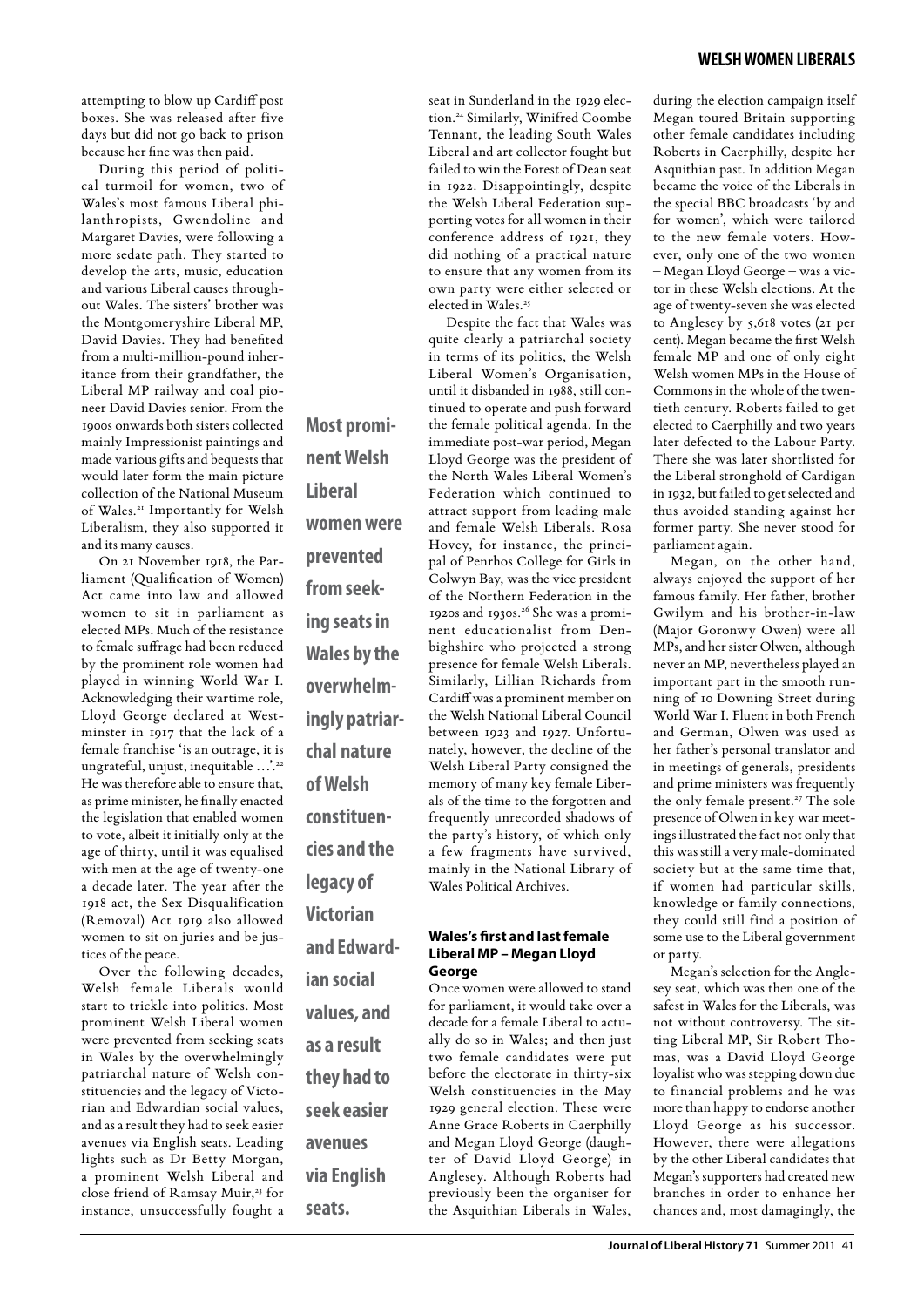#### **welsh women liberals**



*Daily Mail* published a story that she had taken part in a 'Pyjama bottle party'. For teetotal Nonconformist Anglesey voters this was shocking behaviour and the story was only laid to rest after a series of denials by Megan and statements of support from leading Liberals.<sup>28</sup> Nevertheless, despite these problems, Megan was selected for the seat and duly elected for it.

Until her death in 1966 Megan enjoyed a high profile, due not only to her status as Lloyd's George's daughter and the only female MP in Wales but also to her own abilities as a politician. She loyally followed her father into what ever faction of the Liberal Party he went in to, until his death in 1945. Her father's earldom in 1945 meant that from then on she was referred to as Lady Megan Lloyd George. Consistently a pro-devolutionist, supporter of a Welsh Secretary in the Cabinet and later the chair of the Campaign for a Welsh Parliament, Lady Megan constantly pursued the cause of Home Rule for Wales. In 1944, as chair of the Welsh Parliamentary Party, she secured a 'Welsh Day' in the House of Commons. It was not the Welsh parliament that Welsh Liberals longed for, but it did mean that, in future, parliament would spend at least one day a year debating Welsh issues, In the general election of 1945, after her father's death,

Megan Lloyd George (1902–66) in 1929.

Megan retained her Anglesey seat with a majority of 1,081 (4.4 per cent) over Labour.

As a 'Liberal Radical', Lady Megan in the post-war period was firmly on the left of the party and became ever closer to Labour during this period. In an attempt to appease her and her fellow Liberal Radical supporters, who talked of having her as a potential party leader, Clement Davies made her deputy leader of the British Liberal Party in 1949.<sup>29</sup> She remained a Liberal until her defeat by Labour in 1951. In November 1952, however, Lady Megan refused an invitation to stand again as Liberal candidate for Anglesey. Her main reasons given at the time were that the Liberals were moving too far to the right.<sup>30</sup> Lady Megan resigned as deputy leader of the party at the same time. On 26 April 1955, amongst much publicity, she announced her conversion to the Labour Party. This took her forever out of the list of 'Welsh Liberal heroines' and onto that of 'Welsh Liberal turncoats'. Just under two years later, Megan stood for Labour in the Carmarthen by-election caused by the death of the Liberal MP Sir Rhys Hopkin Morris. Her accomplished oratorical skills and Liberal background in a Liberal seat helped her win by a 3,069 majority over a weak male Liberal candidate. Lady Megan died a Labour MP in 1966; nevertheless, her three decades at the forefront of both Welsh and British Liberal politics means that she remains the most prominent Welsh female Liberal to date.31

#### **Women of the post-war Welsh Liberal Party**

After Lady Megan lost her Liberal seat there were no more Welsh female Liberal MPs, let alone any to match the national pedigree and achievements of Lady Megan. Nevertheless there were still some female politicians who played central roles in the Welsh Liberal/SDP/ Liberal Democrat parties.

The South Wales and North Wales Federations dominated postwar Welsh Liberal politics until the Welsh state party was formed in 1966; and the first prominent female Welsh Liberals to emerge in the post-war era were those who held posts in the two federations and in the numerous constituency associations. As had been the case

in the pre-war era, almost without exception they were women whose husbands or families were also deeply involved in Liberal politics or some aspect of Welsh political life. The two most prominent were Lady Olwen Carey-Evans (David Lloyd George's second oldest daughter who remained active in Welsh Liberal politics until her death in 1990) and Mrs Parry Brown (wife of the party's treasurer Major J. Parry Brown). Mrs Parry Brown was instrumental in the running of the South Wales Federation. The assistant secretary of the Welsh party's council, Jennie Gibbs, was also one of the most influential figures in the South Wales Federation. In the general election of 1966 she stood as only the third Welsh female Liberal candidate in history and the first new Liberal parliamentary candidate since 1929.32 Not only did she serve on a number of councils during the 1960s and 1970s, but she was also the conference organiser behind the Welsh Liberal meeting that took place in Builth Wells on 11 June 1966. Here the Liberal Party of Wales agreed to create a federal state party in Wales and dissolve the Welsh federations.

This was a turning point in Welsh Liberal history and it was at this same meeting that Councillor Mary Murphy, from Pontypridd, became the first chair of the Welsh party.33 Murphy, a Maths and PE teacher and the former treasurer of the South Wales Liberal Federation, became one of the party's most well-known figures in Welsh local government. She was also a keen supporter of Liberal leader Jeremy Thorpe. In 1968 she became chair of Pontypridd Urban District Council where she was able to increase Liberal representation to a level which, when combined with the Independents, was just one seat short of controlling the council outright $34 - an$ achievement that would remain the best post-war South Wales Liberal council result until the party merged with the SDP in 1988, far ahead of those in other South Wales councils. Later on, as secretary of the Welsh Liberal Party, which she ran from her own house in Pontypridd, Murphy went around Wales helping reform existing branches and start new ones. This ensured that she was well known across both the Welsh and the wider federal party.35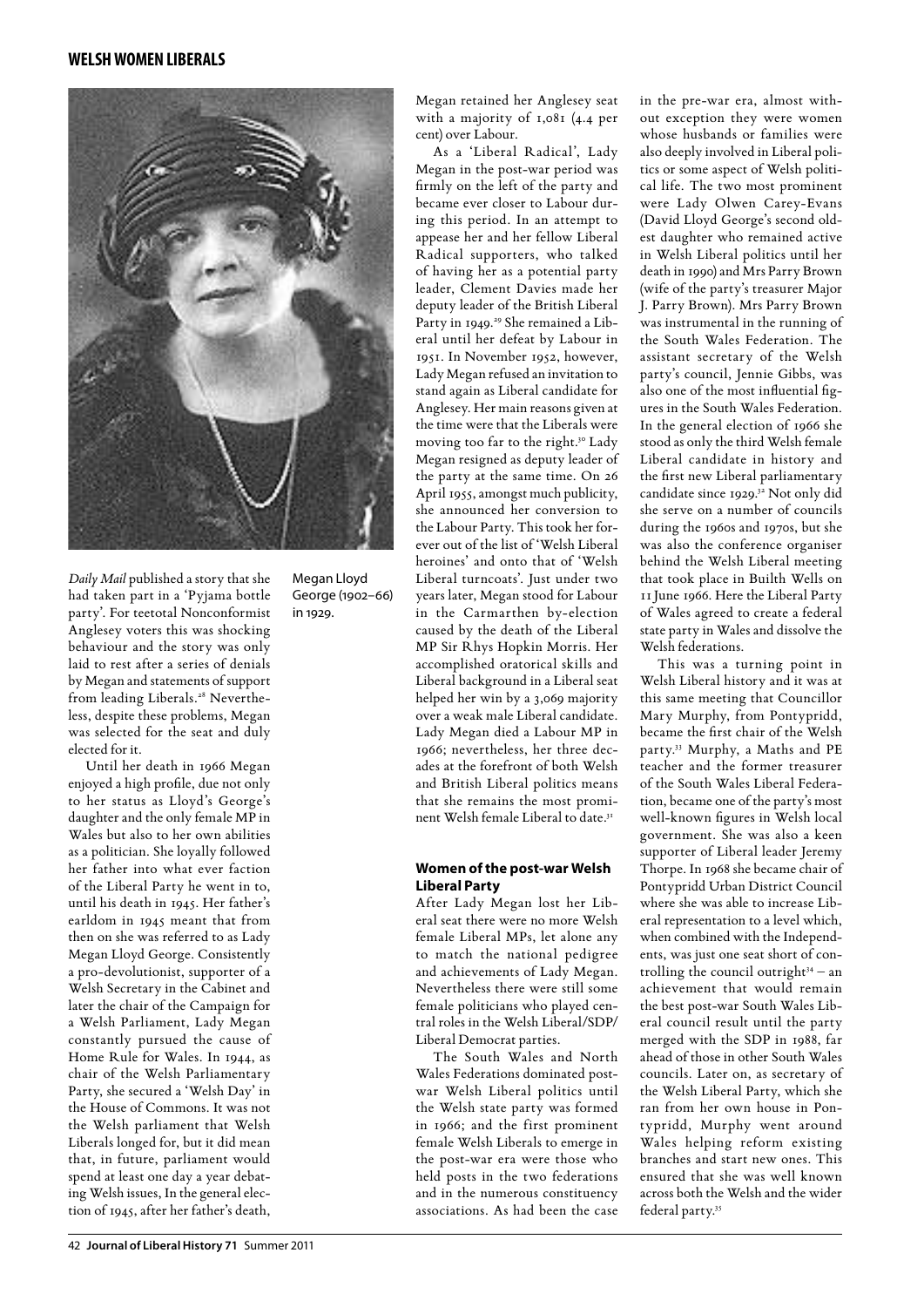In the constituency associations there were also other powerful female figures. In Carmarthen, for instance, Dorothy Trefor Thomas – chair of the Carmarthenshire Women's Association – became known as the 'Queen of Carmarthen Town' because of the power she wielded over the local constituency association. Even the sitting MP, Sir Rhys Hopkin Morris, would have to gain her approval on various constituency issues before proceeding further.<sup>36</sup>

Whereas the 1950s and 1960s had seen the rise of a number of prominent women, the 1970s saw only a handful of new female Liberal politicians arrive on the Welsh political scene. The psychiatrist Dr Jennifer Lloyd and the teacher Shiela Cutts joined Mary Murphy and Jennie Gibbs as Welsh Liberal parliamentary candidates.37 None of them, however, came close to starting a political career at Westminster. In Cardiganshire, however, Cecilia Barton was emerging as a Liberal figure of some distinction. In the 1980s she became chair of the Ceredigion district council and one of the first Welsh Liberals to wield any real power in government. As chair of the Welsh party during the 1980s, she was also instrumental in the merger of the Welsh Liberals with the SDP. Another Welsh Liberal, further education lecturer Jenny Randerson, was also coming to the forefront of the Welsh Liberal Party during the 1980s. A Cardiff City councillor from 1983, she became president of the Welsh Liberals in 1988, then twice stood unsuccessfully for the Cardiff Central constituency at Westminster elections (in 1992 and 1997) before gaining the seat in the Welsh Assembly elections of 1999. Randerson went on to make political history for Liberal women in a number of ways. She served in the Lab-Lib Assembly coalition government of 2000–2003, which made her the first female Liberal Democrat government minister in history. She also served for a time as deputy first minister, and on occasions as first minister when Rhodri Morgan was either ill or overseas. This in turn made her the first Liberal Democrat leader of one of the United Kingdom constituent nations (Wales) and, after Margaret Thatcher, only the second woman to hold such a senior post in the United Kingdom.

In 2011 Randerson also became the first female Welsh Liberal to sit in the House of Lords.

The period that the SDP was active in Wales (1981–88) also brought forward two other female politicians who would later play substantial roles in the emerging Welsh Liberal Democrat party. The first of these was Jacqui Gasson, a Surrey-born child protection officer who became a South Glamorgan county councillor and later the Liberal Democrat group leader on that council. In 2005 she also became the Lord Mayor of Cardiff in its centenary year, the first postwar Liberal mayor in Wales's capital city. In addition, Gasson held posts on a number of Welsh Liberal Democrat committees. She developed a formidable reputation for both her policy expertise and her successful, battling political style against often overwhelming odds both inside and outside the party. The second prominent SDP member was Councillor Robinia Feeley. She was a Glyndwr district councillor and held a place the SDP Welsh executive. Feeley initially refused to join the newly merged SDP and Liberal parties but did eventually come across and became one of the leading North Wales Liberal Democrats. She later became the deputy group Liberal Democrat leader on Denbighshire county council and unsuccessfully stood for a number of Welsh parliamentary and Assembly seats – nevertheless becoming one of the best-known North Wales female Liberals.

The 1980s also saw a number of other women coming into the Welsh party's executive and holding a variety of portfolios, although none succeeded in gaining political office at Westminster. We should note, however, that even male Liberal electoral fortunes were limited to just two seats in Wales between 1956 and 1985 (Montgomeryshire and Cardigan), demonstrating that political opportunity for Liberals in Wales was limited almost everywhere, whether the candidate was male or female.

#### **Conclusion**

In the period when the Liberals were the dominant party of Welsh politics, between 1868 and 1922, women were kept out of politics by a combination of legal

**Before the 1960s, only single women or those with supportive husbands could ever hope to engage in Welsh Liberal** 

**politics.**

discrimination and imposed social values. The social values that limited the role of married women in politics to that simply of supporting their husbands did not lessen until the 1960s; as a result, the lifting of legal and social discrimination came too late for many of those women who would today have gone into either the House of Commons, the Lords, the European Parliament or the Welsh Assembly.

Before the 1960s, only single women or those with supportive husbands could ever hope to engage in Welsh Liberal politics. Even these few women were restricted in their opportunities for advancement and rarely contested parliamentary seats in Wales. From 1931 to 1951, Megan Lloyd George was the only Welsh female Liberal candidate to stand in Wales. Between 1951 and 1966 there were no women Liberal candidates standing in parliamentary elections in Wales, which prevented any possibility of female Liberal MPs being elected. Similarly the restriction on women entering the House of Lords before 1958 prevented some notable Welsh Liberal women from gaining a place at Westminster by this route. It was therefore only in the 1960s, when the Welsh Liberal Party was a mere shadow of its pre-war glory years, that women started to fill central roles in the party and to push forward electorally. However, even though it was a slow process, it nonetheless paved the way for the significant leaps forward that occurred between 1999 and 2005. This period saw the election of four female Welsh Assembly members, one female MP and one female council leader. It provided more political achievements for Welsh Liberal Democrat women in six years than had been accomplished in the whole of the life of the old Liberal Party (1868–1988).

*Professor Russell Deacon currently holds a chair in Welsh Political History and Governance at the University of Wales Institute, Cardiff. He has written numerous articles and books on Welsh history and politics and his* History of the Welsh Liberal Party *is due out in spring 2012.* 

1 The references for this article unless otherwise cited come from Russell Deacon, *A History of the Welsh Liberal Party* (Welsh Academic Press), forthcoming.